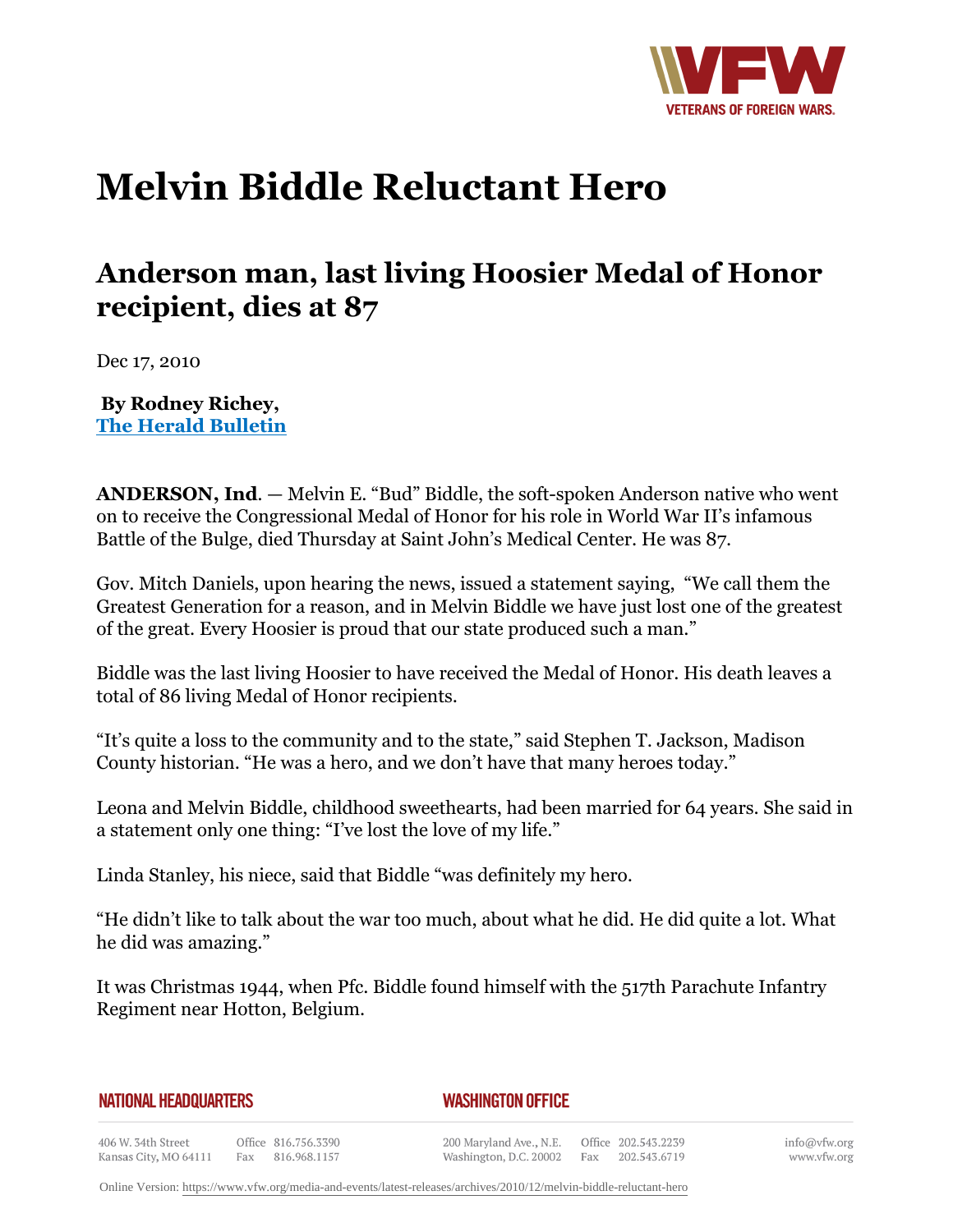A graduate of Anderson High School, Biddle had left his job with Delco Remy as a draftee into the U.S. Army. Now he was in the thick of the Battle of the Bulge, a last-gasp German offensive.

Though taken by surprise, the Americans fought back, in temperatures that reached below zero.

Biddle was scouting ahead for his unit when he encountered three German soldiers. Biddle quickly shot them all.

Then, the next night, Biddle was met with 17 German soldiers. Singlehandedly, Biddle engaged them, killing all 17, reportedly with 19 shots.

Less than a month later, Biddle took shrapnel. As he lay recovering, Biddle discovered that he had been nominated for the Medal of Honor, for what the order would later call "intrepid courage and superb daring."

Biddle would always admit to a certain amount of fear while in combat, especially when he was out front.

"But I lost a lot of fear because I was out there and couldn't let the troops down," Biddle told Madison magazine in 2008.

According to family and friends, Biddle had led life on his own terms, shunning the spotlight except for the occasional interview. He never reveled in or glorified his exploits, say those who knew him, though he was within his rights to do so.

Former Madison County Circuit Court Judge Fred Spencer, himself an Army veteran, knew Biddle well enough that, rather than "Judge," Biddle referred to him as "Spence."

"It's a cruel coincidence – or maybe fate made it happen that way – but he died on Dec. 16, which was the day the Battle of the Bulge started in 1944," Spencer said Friday.

Toni Ledbetter, bar manager at American Legion Post 127 on Columbus Avenue, said that Biddle had always been a "very special person."

"I've been here 18 years, and Bud was an everyday person," Ledbetter said. "He'd never go around bragging about what he did."

Biddle's wife and family are Jehovah's Witnesses, said granddaughter Lauryn Wicevic. To honor their beliefs, Biddle had requested his funeral not include a military observance.